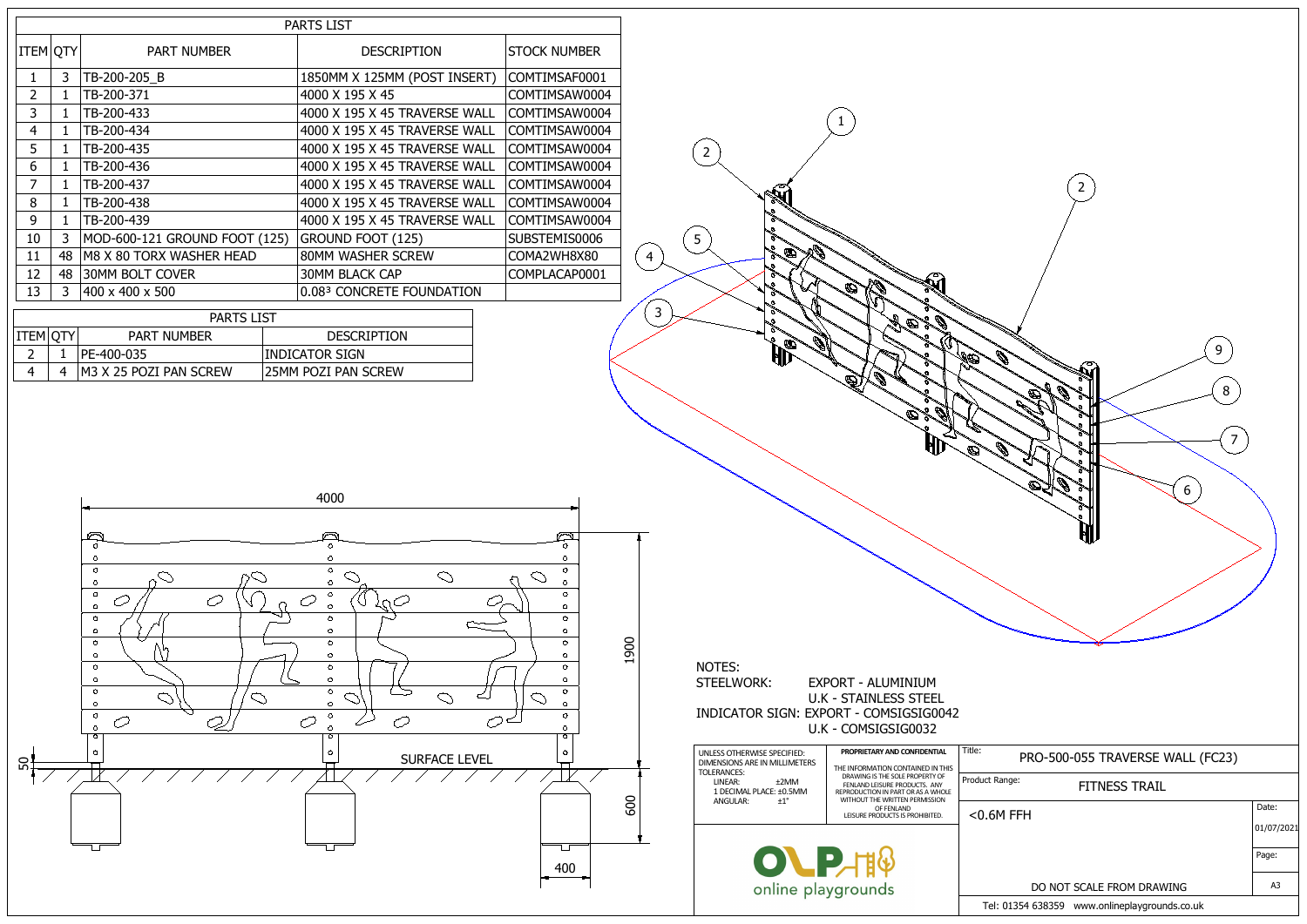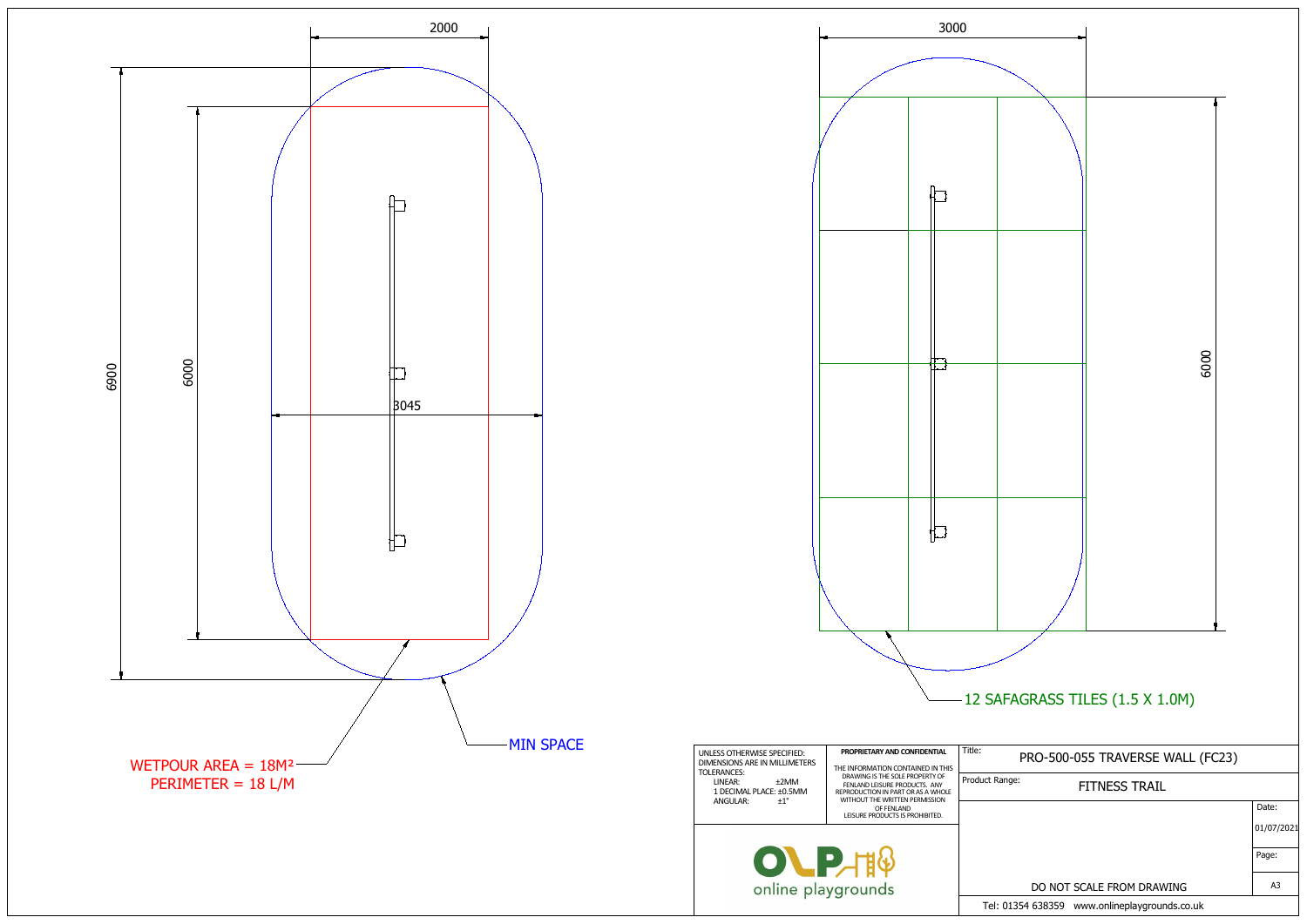## PRO-500-055 TRAVERSE WALL (FC23)

| ct Range: | <b>FITNESS TRAIL</b>                          |            |
|-----------|-----------------------------------------------|------------|
|           |                                               | Date:      |
|           |                                               | 01/07/2021 |
|           |                                               | Page:      |
|           | DO NOT SCALE FROM DRAWING                     | A3         |
|           | Fel: 01354 638359 www.onlineplaygrounds.co.uk |            |

| UNLESS OTHERWISE SPECIFIED:<br>DIMENSIONS ARE IN MILLIMETERS<br>TOLERANCES:<br>LINEAR:<br>±2MM<br>1 DECIMAL PLACE: ±0.5MM<br>$+1^{\circ}$<br>ANGULAR: | PROPRIETARY AND CONFIDENTIAL<br>THE INFORMATION CONTAINED IN THIS<br>DRAWING IS THE SOLE PROPERTY OF<br>FENLAND LEISURE PRODUCTS. ANY<br>REPRODUCTION IN PART OR AS A WHOLE<br>WITHOUT THE WRITTEN PERMISSION<br>OF FENLAND<br>LEISURE PRODUCTS IS PROHIBITED. | Title:<br>Product Range: |
|-------------------------------------------------------------------------------------------------------------------------------------------------------|----------------------------------------------------------------------------------------------------------------------------------------------------------------------------------------------------------------------------------------------------------------|--------------------------|
| online playgrounds                                                                                                                                    | $\blacksquare$                                                                                                                                                                                                                                                 | Tel: 013!                |

ALL FOUNDATIONS 400 X 400 X 600 DEEP UNLESS OTHER SPECIFIED